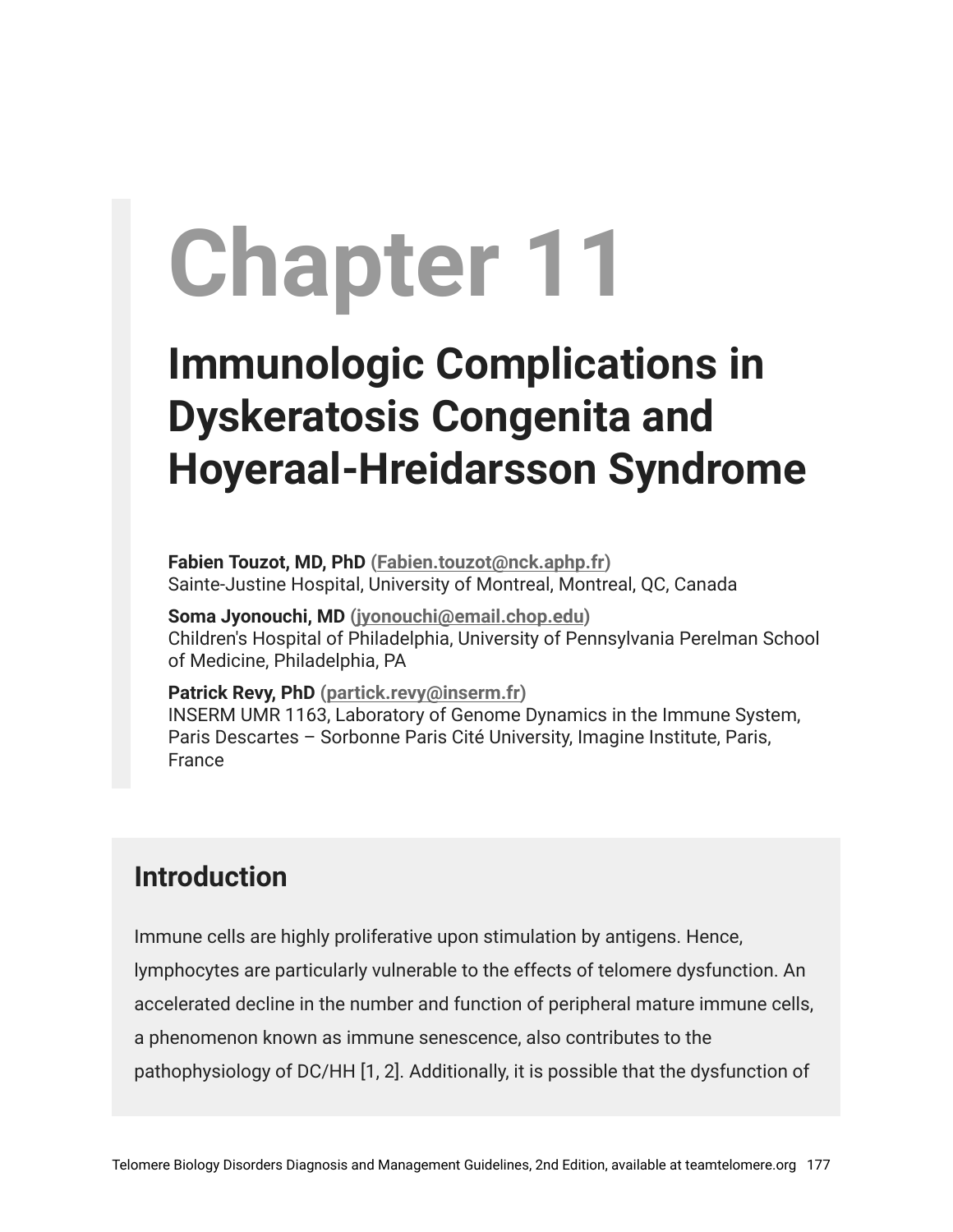the hematopoietic environment, from which immune cells originate, contributes to immune dysfunction in these disorders [3]. Individuals with DC and HH can exhibit a progressive immune deficiency manifesting as increased susceptibility to life-threatening infections, the severity of which worsens with age. Immunologic complications are one of the common features of DC and HH and contribute to the premature mortality seen in these disorders [4]. This chapter summarizes the main immunologic complications observed in individuals wiht DC/HH and the recommendations to evaluate and manage them. Each patient requires their own treatment plan, managed in collaboration with immunologists, hematologists, and other specialists.

#### **Immunological Features of Individuals with DC and HH**

Lymphopenia (low numbers of lymphocytes) is the most common immunological abnormality observed in patients with DC and HH (70 % of patients) [1, 2]. A decreased count of B cells and NK cells are the most remarkable signs of these syndromes. In particular, a virtual absence of B lymphocytes is often observed in HH from birth [5-12]. B lymphocytes produce antibodies (immunoglobulins known as IgG, IgM, or IgA) and are part of what is known as the humoral immune system. Low numbers of B lymphocytes is one of the most consistent immunological features of DC/HH and results in hypogammaglobulinemia that can affect all immunoglobulin subtypes (IgG, IgM, or IgA). The antibody response toward specific antigens is sometimes impaired, which may reduce the response to vaccinations. The marked involvement of B lymphocytes in DC and HH is likely due to the additional cell proliferation which B lymphocytes undergo during their development (thus resulting in accelerated telomere shortening) coupled with a shorter life span than T lymphocytes [13]. The T cell compartment is less frequently affected as T cells subsets' absolute number and function is often normal in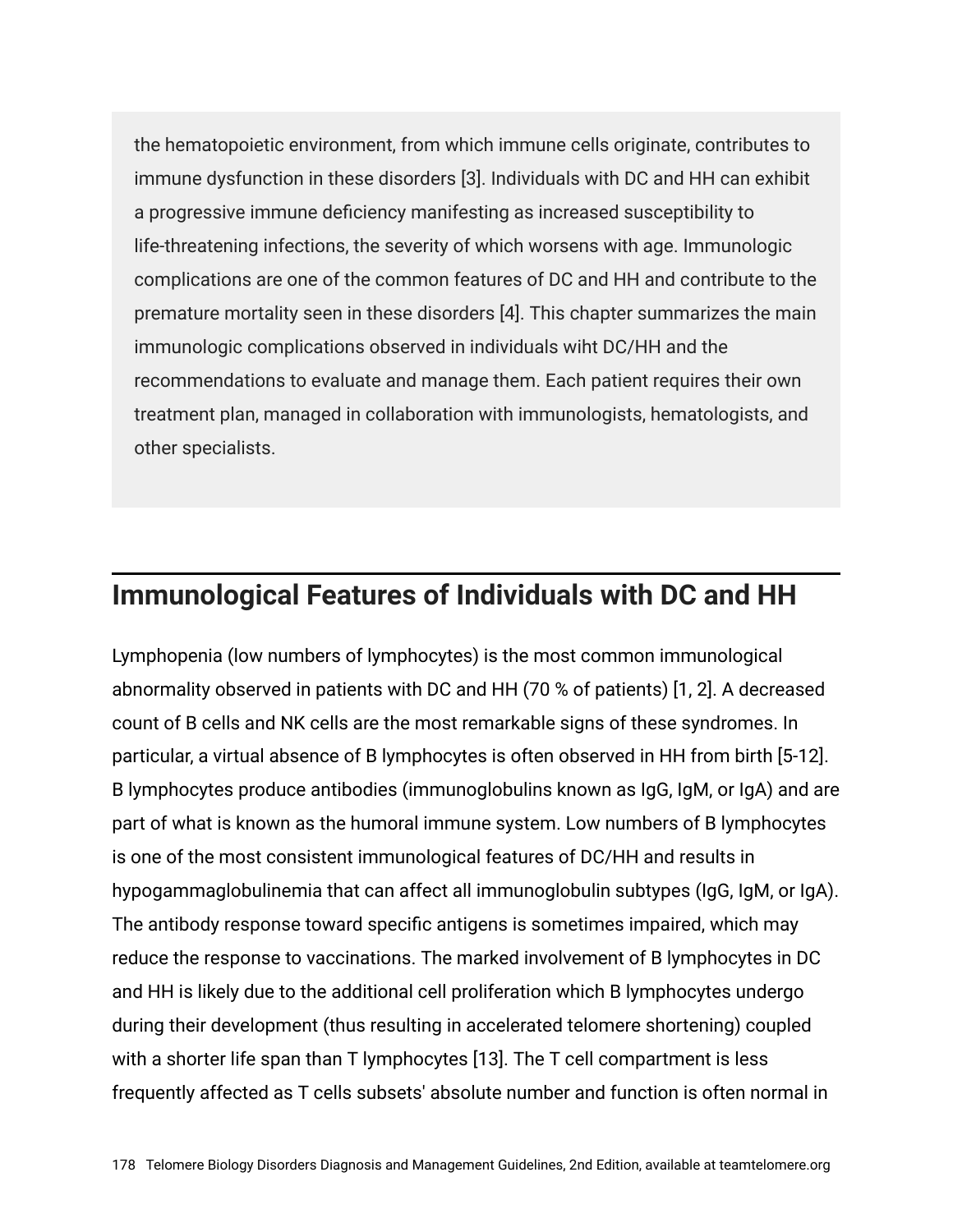DC and HH. However, some patients exhibit a decrease in T cell counts (CD4 and/or CD8 counts), inversion of CD4/CD8 ratio, and a prematurely advanced naive to memory (CD45RA/CD45RO) T cell transition [9]. Abnormality of T cell proliferation to specific antigens (candida and tetanus), and less frequently to mitogens, indicating reduced T cell function, has also been observed [14].

#### **Clinical Presentation of the Immunodeficiency**

Individuals with DC or HH often have markedly variable clinical features of immunodeficiency – from severe combined immunodeficiency (SCID)–like presentation in infancy to much milder presentation in adolescents mimicking common variable immunodeficiency (CVID). Opportunistic infections (e.g., Pneumocystis Jirovecii infection or CMV infection) are seen in individuals with T cell dysfunction. The antibody deficiency is associated with recurrent sinus and/or lung infections. The most prominent immune-mediated clinical feature of infant-onset DC or HH is a severe, chronic, non-infectious enteropathy. The histopathological hallmark of the intestinal involvement is the presence of mucosal inflammation and apoptosis (similar to what is observed in gut graft versus host disease) associated with intractable diarrhea. It is unclear if this enteropathy results only from a defect in the renewal of the digestive epithelium or if gut mucosal immune dysfunction also participates in the pathophysiology of this feature. Strikingly, some patients presenting with such enteropathy have benefited from anti-TNF-alpha monoclonal antibody (infliximab or adalimumab).

#### **Immune Evaluation of Individuals with DC and HH**

As immune abnormalities can precede the development of clinically significant pancytopenia in individuals with DC/HH, they might be underdiagnosed, undertreated, and lead to premature mortality because of severe infections. Thus, all newly diagnosed patients would benefit from a complete immunological evaluation consisting of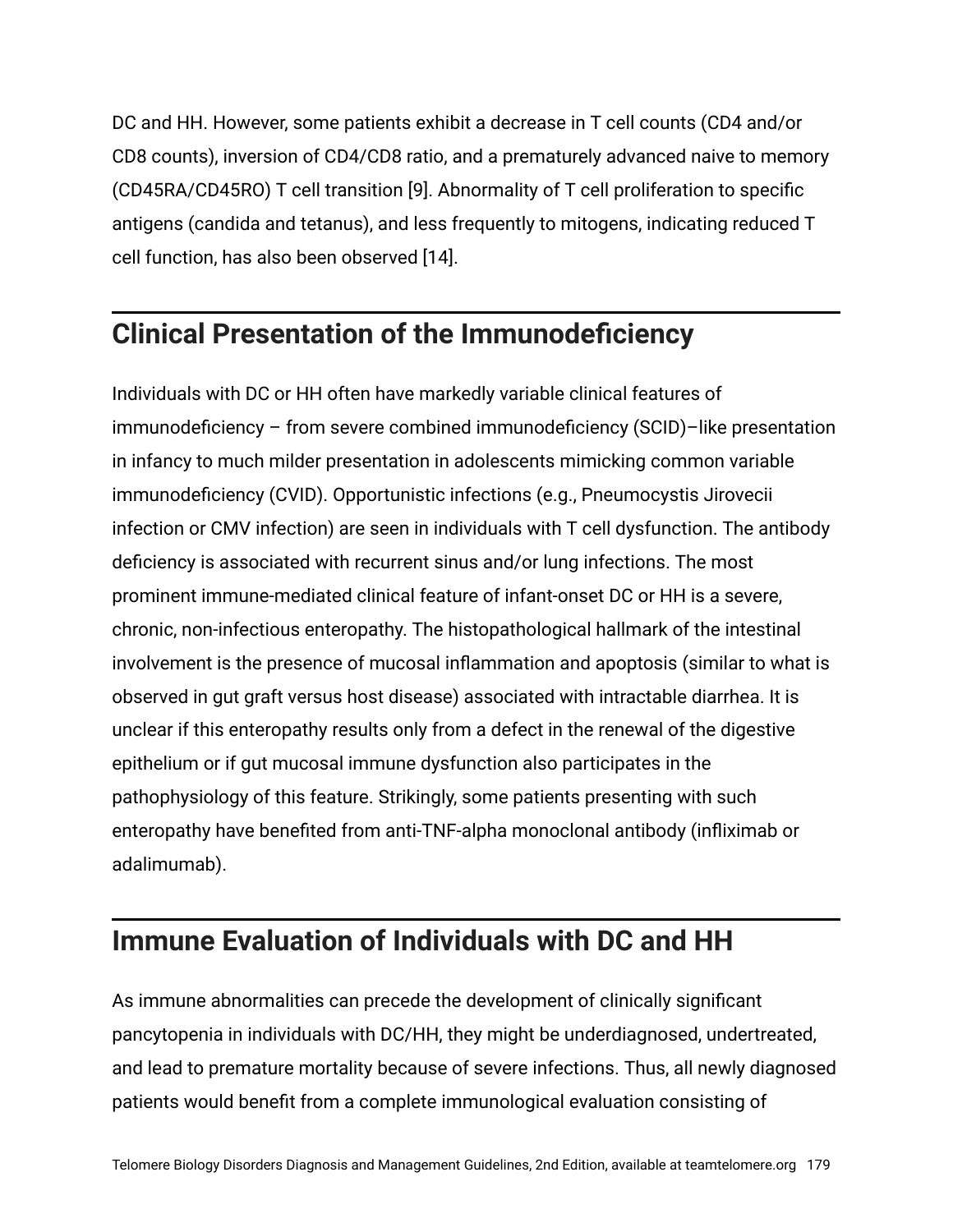complete blood cell counts as well as a numeration of lymphocyte subsets performed by flow cytometry: CD3+CD4+ and CD3+CD8+ T cells (with naive and memory subsets based on the expression of CCR7 or CD62L and CD45RA), CD56+CD3+ NK cells, CD19+ B cells and CD27+CD19+ memory B cells. Assessment of lymphocyte proliferative responses to the mitogens (mainly phytohemagglutinin) should be performed if the patient's clinical features include a severe combined immunodeficiency (i.e., CD3+ cells below 500 per mm3). Serum immunoglobulin levels (IgG, IgA, and IgM) should be evaluated as well as tetanus, diphtheria, and pneumococcal antibody titers.

#### **Management of the Immune Deficiency**

Treatment of patients depends on the clinical presentation and degree of immune dysfunction. Antimicrobial prophylaxis with trimethoprim-sulfamethoxazole (5-6 mg/kg TMP component three times a week) may be recommended for patients at risk for opportunistic infection due to severe T cell lymphopenia. Intravenous (IV) or subcutaneous (SC) immunoglobulin replacement (400 to 600 mg/kg monthly for IV and 100 to 150 mg/kg weekly for SC) is indicated in case of recurrent bacterial infections resulting from low antibody levels. The annual influenza vaccination is recommended, especially in case of pulmonary involvement, even for patients with immunoglobulin substitution, as cellular immunity plays an important role in the resolution of influenza virus infection, and new strains of influenza are typically not represented in the antibody repertoire of immunoglobulin substitution [15].

### **Immunologic Improvement by Hematopoietic Cell Transplantation**

As mentioned above, the immunologic complications observed in DC/HH patients mainly stem from bone marrow failure that compromise the development of a functional immune system. Thus, hematopoietic cell transplantation (HCT, see Chapter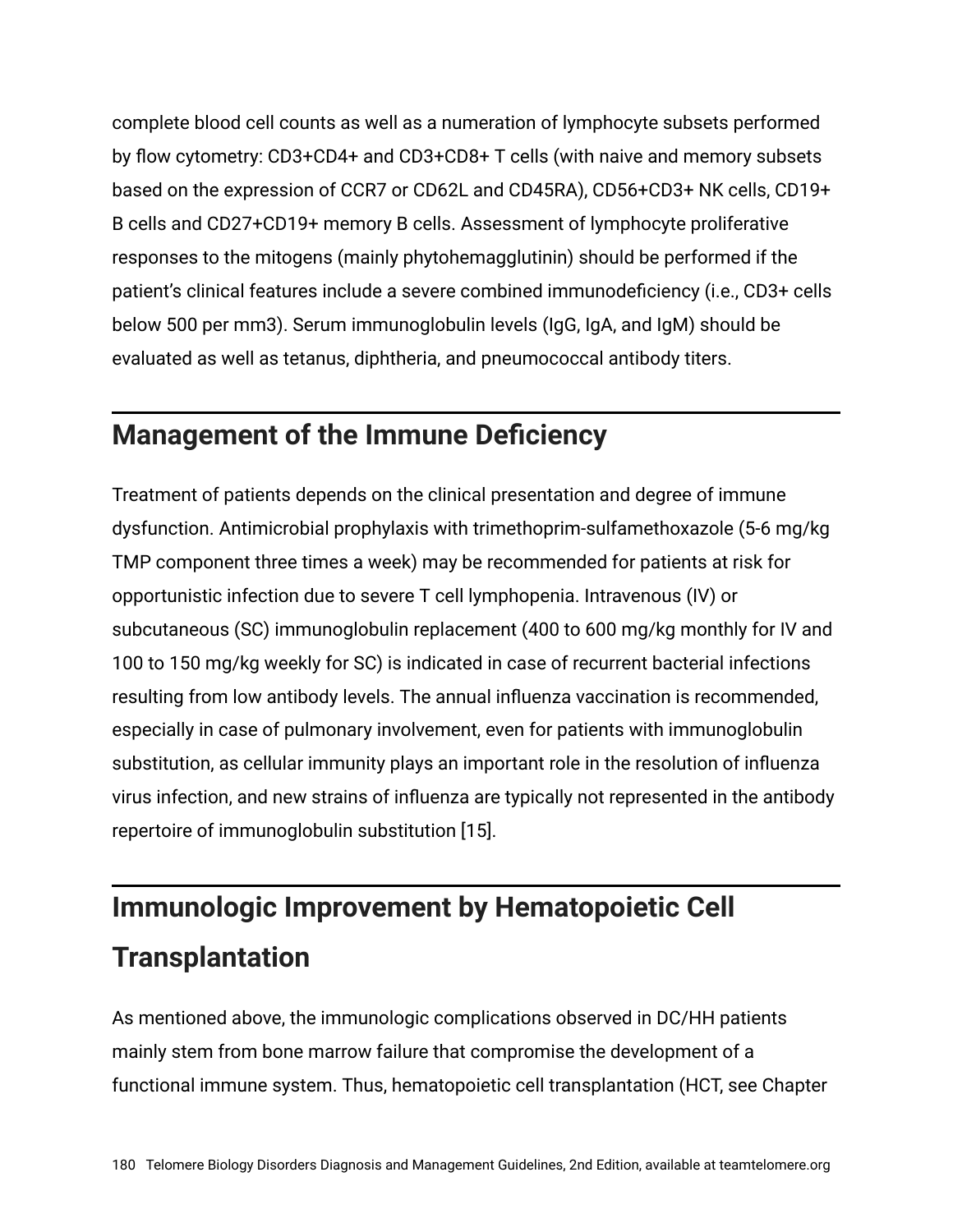13, Hematopoietic Stem Cell Transplant) is a treatment that can improve the immunological status of the patients. The clinical benefit of a partial reconstitution of the immune system in bone marrow failure syndromes, including DC, has been demonstrated in rare patients who experienced a spontaneous genetic reversion (i.e., the correction of the genetic mutation) in cells from the immune/hematopoietic compartment [16-18]. In these cases, the genetic reversion confers a strong selective advantage of the corrected cells that can, at least in part, reconstitute an efficient immune system and protect patients. This rare phenomenon of genetic reversion appears to be highly beneficial for the patients in terms of immunologic complications. Therefore, by analogy, the severe immunodeficiencies observed in DC-HH patients can be cured by HCT. However, as described in Chapter 13, Hematopoietic Stem Cell Transplant, HCT can be associated with significant complications and long-term concerns and does not correct the non-hematopoietic abnormalities seen in this disease.

#### **References**

- 1. Dokal I. Dyskeratosis congenita in all its forms. *Br J Haematol*. 2000;110(4):768-779.
- 2. Knudson M, Kulkarni S, Ballas ZK, Bessler M, Goldman F. Association of immune abnormalities with telomere shortening in autosomal-dominant dyskeratosis congenita. *Blood*. 2005;105(2):682-688.
- 3. Ju Z, Jiang H, Jaworski M, et al. Telomere dysfunction induces environmental alterations limiting hematopoietic stem cell function and engraftment. *Nat Med*. 2007;13(6):742-747.
- 4. Allenspach EJ, Bellodi C, Jeong D, et al. Common variable immunodeficiency as the initial presentation of dyskeratosis congenita. *J Allergy Clin Immunol*. 2013;132(1):223-226.
- 5. Berthet F, Caduff R, Schaad UB, et al. A syndrome of primary combined immunodeficiency with microcephaly, cerebellar hypoplasia, growth failure and progressive pancytopenia. *Eur J Pediatr*. 1994;153(5):333-338.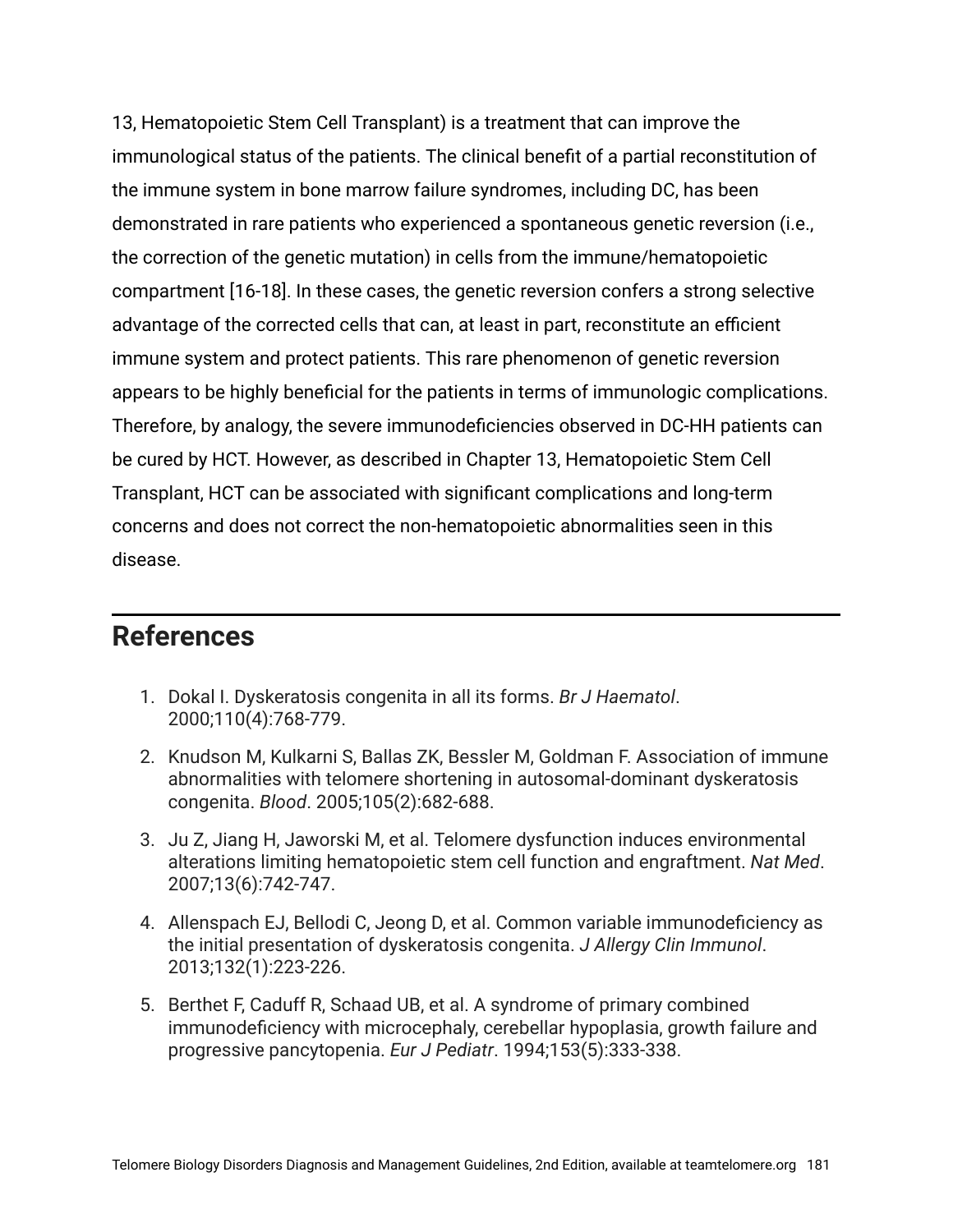- 6. Cossu F, Vulliamy TJ, Marrone A, Badiali M, Cao A, Dokal I. A novel DKC1 mutation, severe combined immunodeficiency (T+B-NK- SCID) and bone marrow transplantation in an infant with Hoyeraal-Hreidarsson syndrome. *Br J Haematol*. 2002;119(3):765-768.
- 7. Hoyeraal HM, Lamvik J, Moe PJ. Congenital hypoplastic thrombocytopenia and cerebral malformations in two brothers. *Acta Paediatr Scand*. 1970;59(2):185-191.
- 8. Hreidarsson S, Kristjansson K, Johannesson G, Johannsson JH. A syndrome of progressive pancytopenia with microcephaly, cerebellar hypoplasia and growth failure. *Acta Paediatr Scand*. 1988;77(5):773-775.
- 9. Jyonouchi S, Forbes L, Ruchelli E, Sullivan KE. Dyskeratosis congenita: a combined immunodeficiency with broad clinical spectrum--a single-center pediatric experience. *Pediatr Allergy Immunol*. 2011;22(3):313-319.
- 10.Le Guen T, Jullien L, Touzot F, et al. Human RTEL1 deficiency causes Hoyeraal-Hreidarsson syndrome with short telomeres and genome instability. *Hum Mol Genet*. 2013;22(16):3239-3249.
- 11.Revy P, Busslinger M, Tashiro K, et al. A syndrome involving intrauterine growth retardation, microcephaly, cerebellar hypoplasia, B lymphocyte deficiency, and progressive pancytopenia. *Pediatrics*. 2000;105(3):E39.
- 12.Touzot F, Callebaut I, Soulier J, et al. Function of Apollo (SNM1B) at telomere highlighted by a splice variant identified in a patient with Hoyeraal-Hreidarsson syndrome. *Proc Natl Acad Sci U S A*. 2010;107(22):10097-10102.
- 13.Hodes RJ, Hathcock KS, Weng NP. Telomeres in T and B cells. *Nat Rev Immunol*. 2002;2(9):699-706.
- 14.Lee BW, Yap HK, Quah TC, Chong A, Seah CC. T cell immunodeficiency in dyskeratosis congenita. *Arch Dis Child*. 1992;67(4):524-526.
- 15.Sridhar S, Begom S, Bermingham A, et al. Cellular immune correlates of protection against symptomatic pandemic influenza. Nat Med. 2013;19(10):1305-1312.
- 16.Gregory JJ Jr, Wagner JE, Verlander PC, et al. Somatic mosaicism in Fanconi anemia: evidence of genotypic reversion in lymphohematopoietic stem cells. *Proc Natl Acad Sci U S A*. 2001;98(5):2532-2537.
- 17.Gross M, Hanenberg H, Lobitz S, et al. Reverse mosaicism in Fanconi anemia: natural gene therapy via molecular self-correction. *Cytogenet Genome Res*. 2002;98(2-3):126-135.